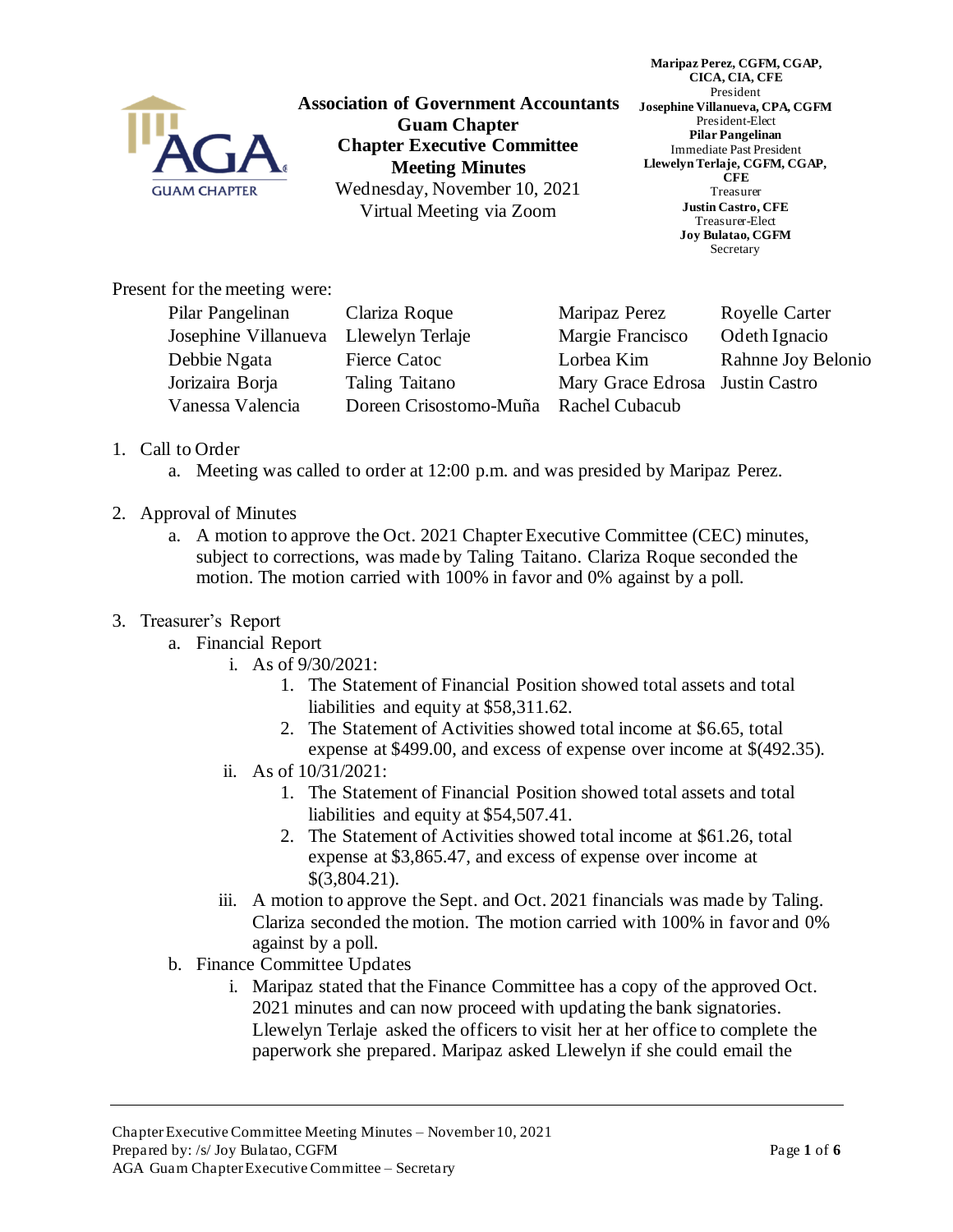

officers and provide them a deadline. Llewelyn hoped for the forms to be completed by next week.

- ii. Fierce Catoc reported that the audit was completed by Jerricho Garcia. Fierce thanked Maripaz for submitting the report to AGA National last night. The submission is one of the Achievements in Chapter Excellence (ACE) goals. Fierce stated that AGA National acknowledged receipt of the report.
- iii. Fierce stated that the Chapter still has the \$150 accounts receivable from the Guam Department of Education (GDOE). He presented a draft memo to the CEC to provide background and request for disposition.
	- 1. GDOE paid \$1,800 for nine registrants (or \$200 each) to the Guam Professional Development Conference (GPDC). One registrant is a non-member and should have been assessed at the \$350 rate and thus, the \$150 receivable. However, the same registrant and another registrant did not participate in the GPDC. GDOE asked if it could be refunded \$400 for the two no-shows.
	- 2. Fierce asked if the Chapter has the right to keep GDOE's payment.
- iv. Maripaz thanked Fierce for the background and asked Clariza, as the GPDC Co-Chair, if similar situations arose in the past and how the CEC handled it. Clariza replied she could not recollect any instance.
- v. Maripaz replied to Fierce that for her, it is logical to refund the GDOE with \$350, net of the \$50 administrative fees for the no-shows and as indicated on the registration form. Fierce stated that he would finalize the memo, with recommendations for specific refund rules, to be reviewed and approved by Maripaz and those involved in the GPDC (i.e., Pilar Pangelinan, Rodalyn Gerardo, and Clariza). The approval is required for the refund.
- c. Taling asked Fierce if the Committee filed Form 990. Fierce replied that the deadline is Nov. 30 and he will prepare it by next week using the audited figures. Taling asked if the Chapter has to file another form with the Department of Revenue and Taxation. Fierce replied that they require the Form 990, annual letter stating changes in management, and a copy of the newspaper post. Taling asked Fierce to inform her when it is completed, so that she check it off the ACE.
- 4. President's Report
	- a. Maripaz shared with the CEC a copy of the submitted Activities Update as of Nov. 5, 2021 to AGA National.
		- i. Maripaz provided Misty Schuck, National Council of Chapters (NCC) Representative and Area 2 NCC Director, with a high-level highlight of the Chapter's completed activities by month and by committee. The Chapter will refer to it for its annual report and submissions for the National awards.
		- ii. Debbie Ngata asked Maripaz if the monthly newsletter publishing could be included in the list of activities. Maripaz replied that the list is for actual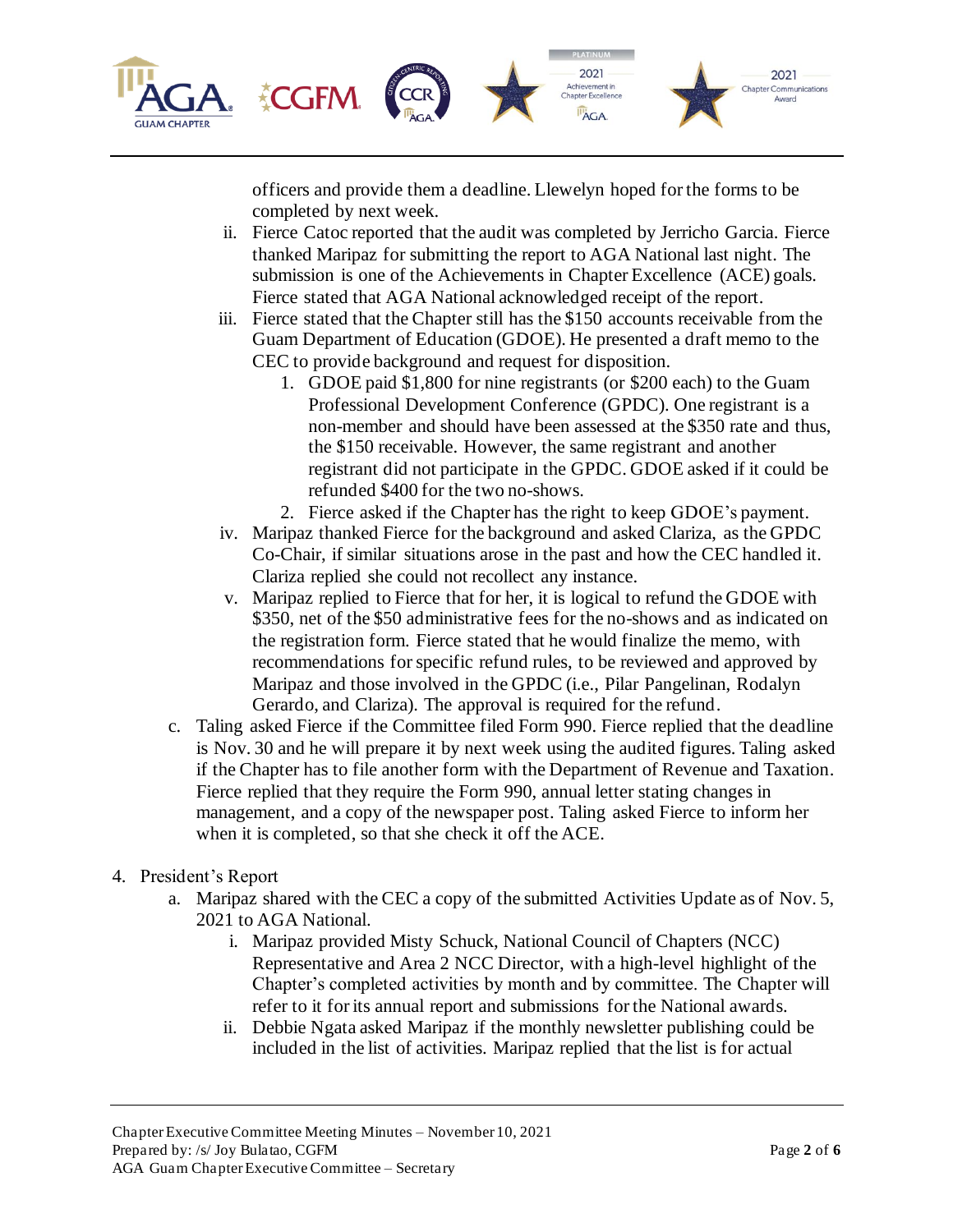

activities. In her email to Misty, Maripaz attached a copy of the newsletters starting from Jul. 2021 and provided a link to the Chapter's website.

## 5. Committee Reports

- a. Accountability (Citizen-Centric Report or CCR) by Doreen Crisostomo-Muna
	- i. Doreen stated that the CCR award will be issued on Nov. 17, 2021 and all recipients confirmed their attendance. She asked Maripaz to give her 20 minutes to discuss the selection of the recipients and feedback for the CCRs. She thanked the Office of Public Accountability (OPA) for sending the guidelines, which was used to rate the CCRs.
	- ii. Doreen stated that the OPA issued a report on CCR compliance. However, she found two non-compliant government agencies that OPA listed as compliant. She suggested for the OPA to inspect the date of when the agency posted and updated its CCR. The two agencies were previous winners of the CCR contest. Clariza asked Doreen to email her the agency names and she will relay it to Mariella Cruz. Clariza is no longer with the OPA and Mariella helped her with the OPA report.
	- iii. Doreen shared that she and Debbie volunteered for the AGA National to evaluate other Chapters' CCRs for the Certificate of Excellence award. The evaluation will start this week, which is later than last year. Clariza stated noting the delay in the OPA report. Maripaz asked Debbie to add the volunteer work to the newsletter.
- b. Awards (Achievements in Chapter Excellence) by Taling
	- i. Taling asked Maripaz to remind the committees to monitor their performance indicators and to inform Taling when they meet it.
	- ii. Taling gave information about the AGA National awards to Maripaz and Debbie. Debbie replied that she included it in the newsletter.
		- 1. Taling asked if she, Maripaz, or someone else reach out to government agencies to apply for the awards. The agencies could apply directly or have the Chapter submit their application for them. Maripaz replied that Taling could and to copy her in the correspondence.
- c. By-Laws by Maripaz
	- i. Maripaz mentioned that Yuka Hechanova met with her NCC team. She hopes that Yuka is able to attend and share their meeting results during the Dec. meeting. Otherwise, she will ask Yuka to email it to the CEC.
- d. Certification/Certified Government Financial Manager (CGFM) by Josephine Villanueva
	- i. Josie stated that they circulated the CGFM pamphlet's first draft to future CGFMs. She is considering sharing it to other AGA members and using it for agency presentation to encourage them to take the CGFM exam. Josie asked Maripaz if she could share the draft to the CEC. The pamphlet is finalized, but if welcomes any feedback to improve it further and format it into a booklet.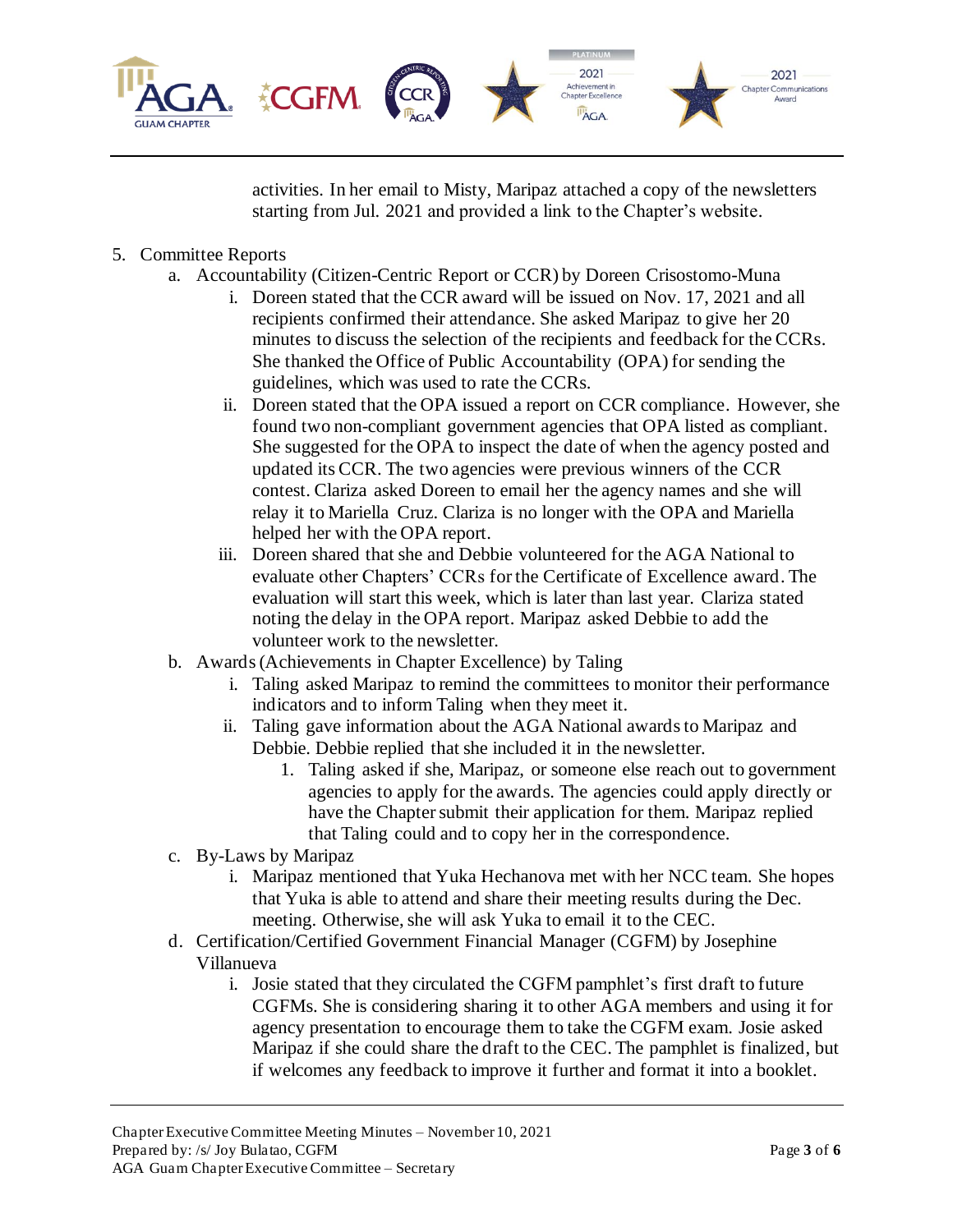

Maripaz asked Josie to send it to her and she will ask Clariza and Debbie to share it to the members.

- ii. Josie reported that they had its second Coffee Klatch last Saturday. They had 13 attendees, including presenter and mentors such as Rodalyn, Llewelyn, Rachel Cubacub, and Maripaz.
- iii. Josie reported continuing the virtual Early Bird Study Group sessions. Today, four people attended the 3:30 a.m. session and most found it productive. The Committee looks forward to more exam passers before the CGFM month.
- e. Communications Newsletter by Debbie
	- i. Debbie reported 17 Membership Monday features from the last week of Oct., which is sufficient until Feb. 2022. She will create a flyer to ask for 19 more features and include it in the Dec. 2021 newsletter.
	- ii. Debbie asked Josie to provide quotes from the Early Bird attendees to entice members to participate in the initiative. Debbie also asked Maripaz to provide her with the audited financials to include in the newsletter. Maripaz asked Debbie to add content about Veteran's Day.
- f. Communications Website by Clariza
	- i. Clariza stated that she was still receiving content from the CGFM Committee for website posting. She was also pending the Aug. and Sept. 2021 General Membership Meeting minutes and the financial reports from the Finance Committee.
	- ii. Clariza will be scheduling the release for the Veteran's Day wreath donation and the Guam Memorial Hospital Authority community service. She will be posting content for the Nov. 2021 meeting and thanked Pilar for the topic.
	- iii. Clariza asked Debbie if she will issue the newsletter by next Wed.'s general membership meeting. Debbie replied that she would.
	- iv. Clariza asked the CEC to email her Hotmail or the Chapter email for website postings and announcements to members.
- g. Community Service by Margie Francisco
	- i. Margie reported that the 1 hr. community service event was held on Oct. 31, 2021. The Committee will note the efforts of volunteers.
	- ii. Margie reminded the CEC of the on-going Guam Memorial Hospital Authority donation drive until Nov. 19, 2021. The Committee advertised the drive during the last general membership meeting and in the Oct. 2021 newsletter. The Committee will advertise it once more during the Nov. 17, 2021 general membership meeting.
		- 1. Margie asked for the drive announcement to be in a standalone email and for the email to contain a link to Paypal with the AGA email filled in. Clariza replied that she could try.
		- 2. Maripaz asked the Finance Committee to share the amount collected so far. Llewelyn stated \$280.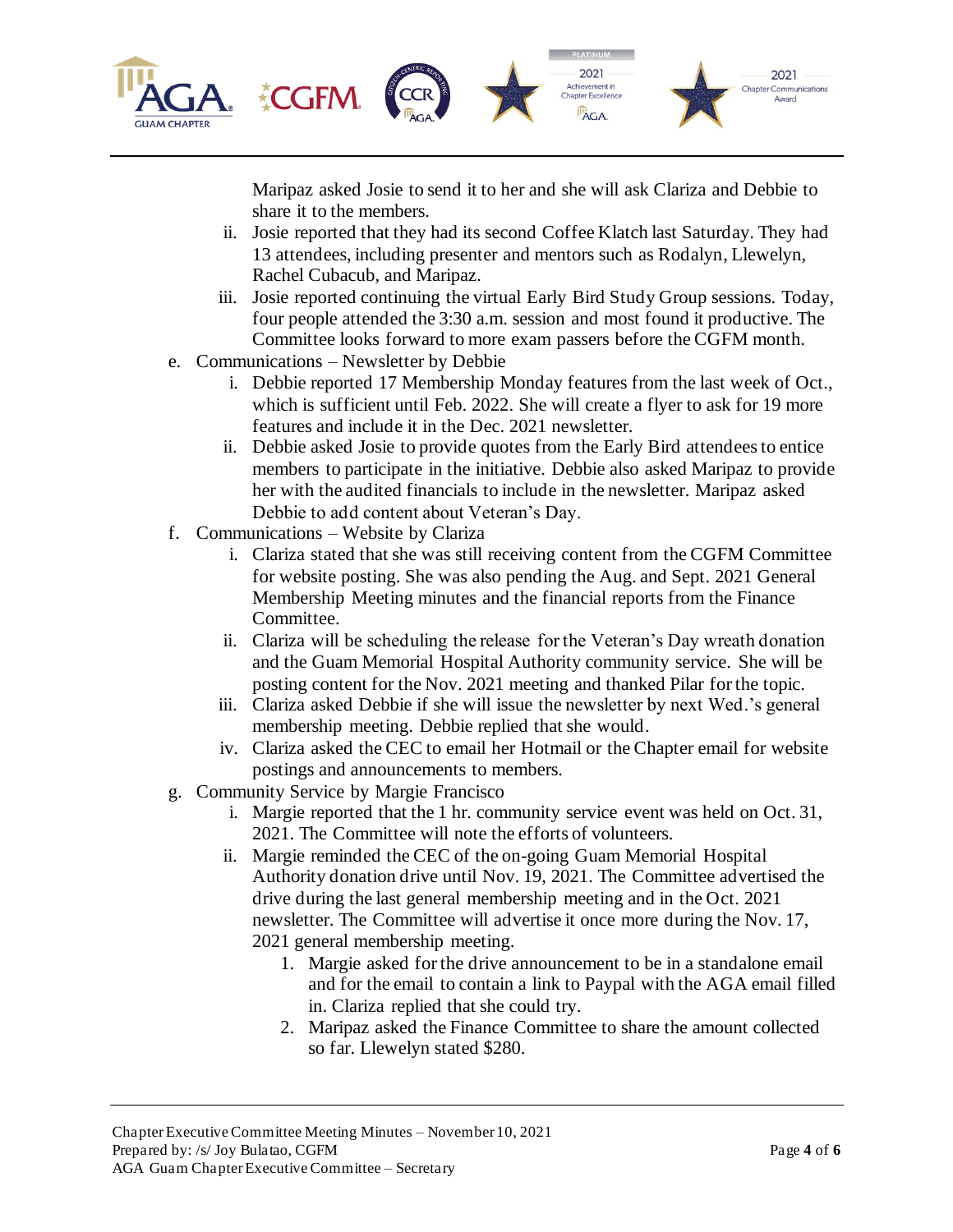

- iii. Margie stated that the Chapter sponsored 10 wreaths to be placed on the Guam Veterans' Cemetery on Dec. 18, 2021. It is part of a National program and will be announced in the upcoming newsletter.
- iv. Margie stated that the next community service event is a canned food drive from Nov. 22 to Dec. 17, 2021. It will be announced during next week's general membership meeting. Margie will provide the announcement to Debbie in time for the Nov. 2021 newsletter.
	- 1. The Committee will be waiting for agencies to volunteer to have donation boxes placed at their locations. Donations will be collected during Christmas week.
	- 2. The Committee will deliver the donations to the Catholic Social Services Food Pantry. Initially, Guma San Jose was considered. However, the Pantry was selected because they also provided food for the elderly.
- v. Margie contacted the Angel Tree Program. The Program replied that all children were already assigned but has placed the Chapter on the waitlist.
- vi. Margie stated that the Bus Stop community service event, which was postponed due to inclement weather, would resume on Jan. 8, 2022.
- h. Education by Maripaz
	- i. Maripaz stated discussing the GPDC with Rodalyn last Sat. Maripaz shared that Rodalyn was optimistic with the Chapter resuming the bi-annual schedule of the GPDC (every even year). Maripaz stated that the Chapter would be hosting the GPDC in 2022 and will have Rodalyn share more during the next CEC meeting.
		- 1. Rodalyn was trying to see if the Chapter could use the same platform as last year with PITI-VITI and Graduate School. Maripaz stated applying lessons learned from last year for cost savings through improved processes.
- i. Membership Tabled
- j. Programs & Technical by Pilar
	- i. Pilar reported that Jesse Quenga will be the guest speaker for the Nov. 2021 General Membership meeting and will be presenting on the Guam Ethics Commission.
	- ii. Pilar stated that the Dec. meeting will have a virtual social activity in lieu of a guest speaker and will ask Rachel to host the activity. Rachel confirmed hosting and asked the CEC to contact her if interested in the activity planning. Maripaz hoped that the Junior Accountants Society (JAS) and the Association of Junior Accountants would assist again this year.
	- iii. Pilar asked the CEC for ideas or improvements on the guest speaker lineup.
- k. Research/Standards Tabled
- l. Scholarship by Lorbea Kim